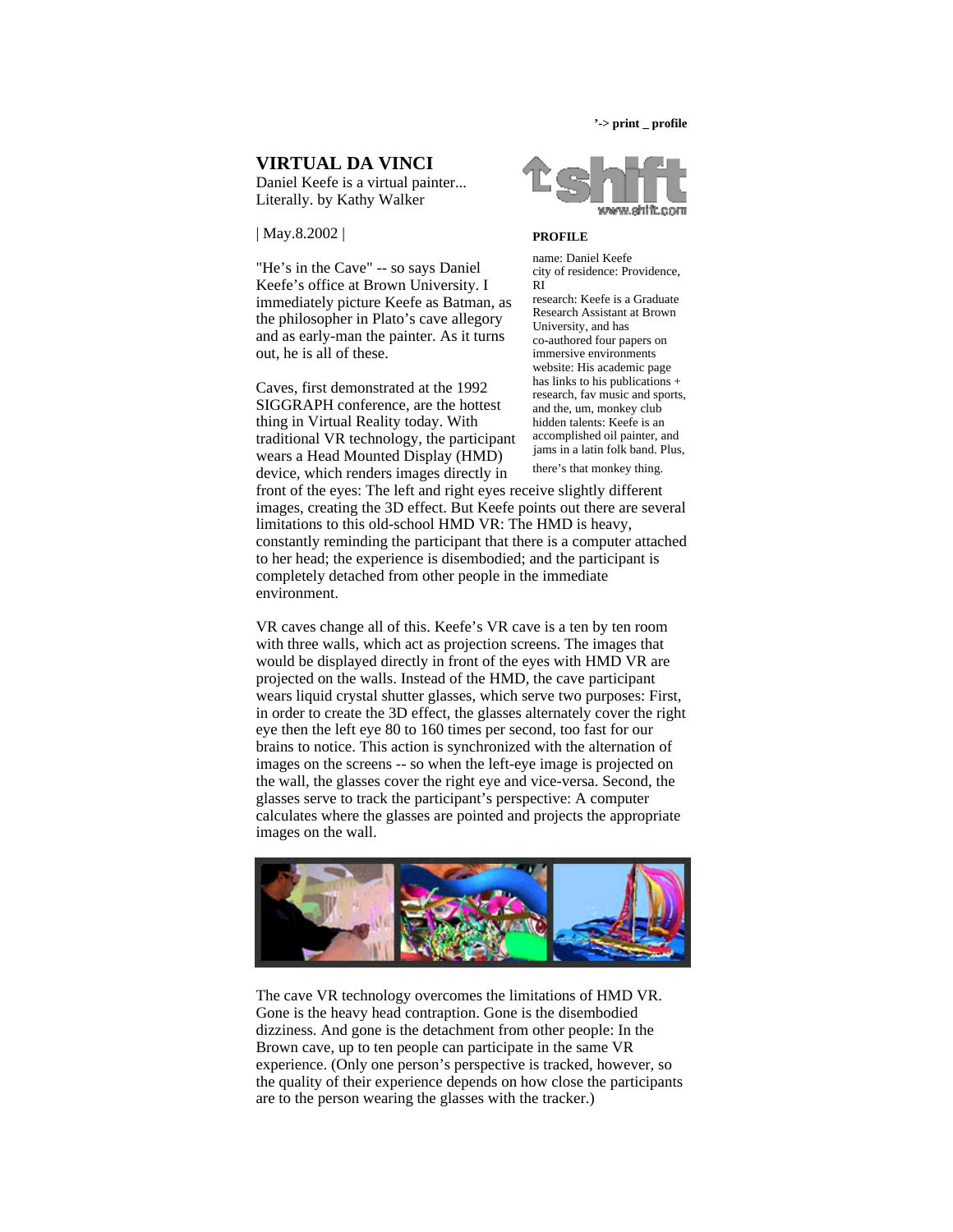What's the point? Are the caves just about fancier videogames, or better cyber-porn? Well sure. As with most technological advances, our leisure projects will benefit. But there are some real scientific problems with which the cave VR technology is grappling. Technology has always taken us beyond ourselves -- the wheel took us places our feet could not and the electric light sent us into the night. In the computer age, the situation is extreme -- there is a sense in which our technology is leaving us behind. As Keefe explains, computers can collect more information than human beings can deal with: In one day, a satellite gathers more data than a person can process in an entire year.

VR cave researchers at Brown University are working on the concrete problems of data representation -- how can the enormous amounts of data that describe air-flow currents, neuron activity and the movement of blood through a partially blocked artery be represented? Keefe, motivated by the work of his fellow researchers, has taken a more abstract approach. He has turned to the old adage "a picture is worth a thousand words" and thus to the painter.

The Cave Painting project, spearheaded by Keefe, analyzes the ways in which different brush strokes and techniques work together to form cohesive images. Keefe is working to get inside the artistic process, investigating how creativity can assist scientific research. While the Cave Painting project does not deal directly with the issues mentioned above, it may offer some important insights into the data representation problem.



Being in the cave Painting program is like being inside a 3D version of Adobe Illustrator. There is a paintbrush tool, which can take on different brush characteristics, including a Jackson-Pollock splatter and a paint-bucket tool, which throws paint through the room. While the experience is similar to painting, the final result, as a three-space creation, is more like a sculpture. Keefe notes that unlike other VR cave projects where scientists just stand around looking, here the VR cave artist engages in a very embodied kinetic experience by viewing and creating the 3D painting from all angles. In fact, Keefe was so taken by the ways in which the body moves through the cave painting program, he invited dancers and ninth-grade art classes to join him.

The caves involve cutting-edge technology, and Keefe is Batman. The Cave Painting is art, and Keefe is the early-man painter. The cave research is an endeavor to figure out our world and its representations, and Keefe is Plato's philosopher. Speaking of the Cave Painting project, Keefe comments: "The most exciting part of the project is the way it brings art and science together." Keefe, as scientist, artist and philosopher, is a computer-age Leonardo da Vinci. And his Mona Lisa is going to give the world one smart smile.

-----------------